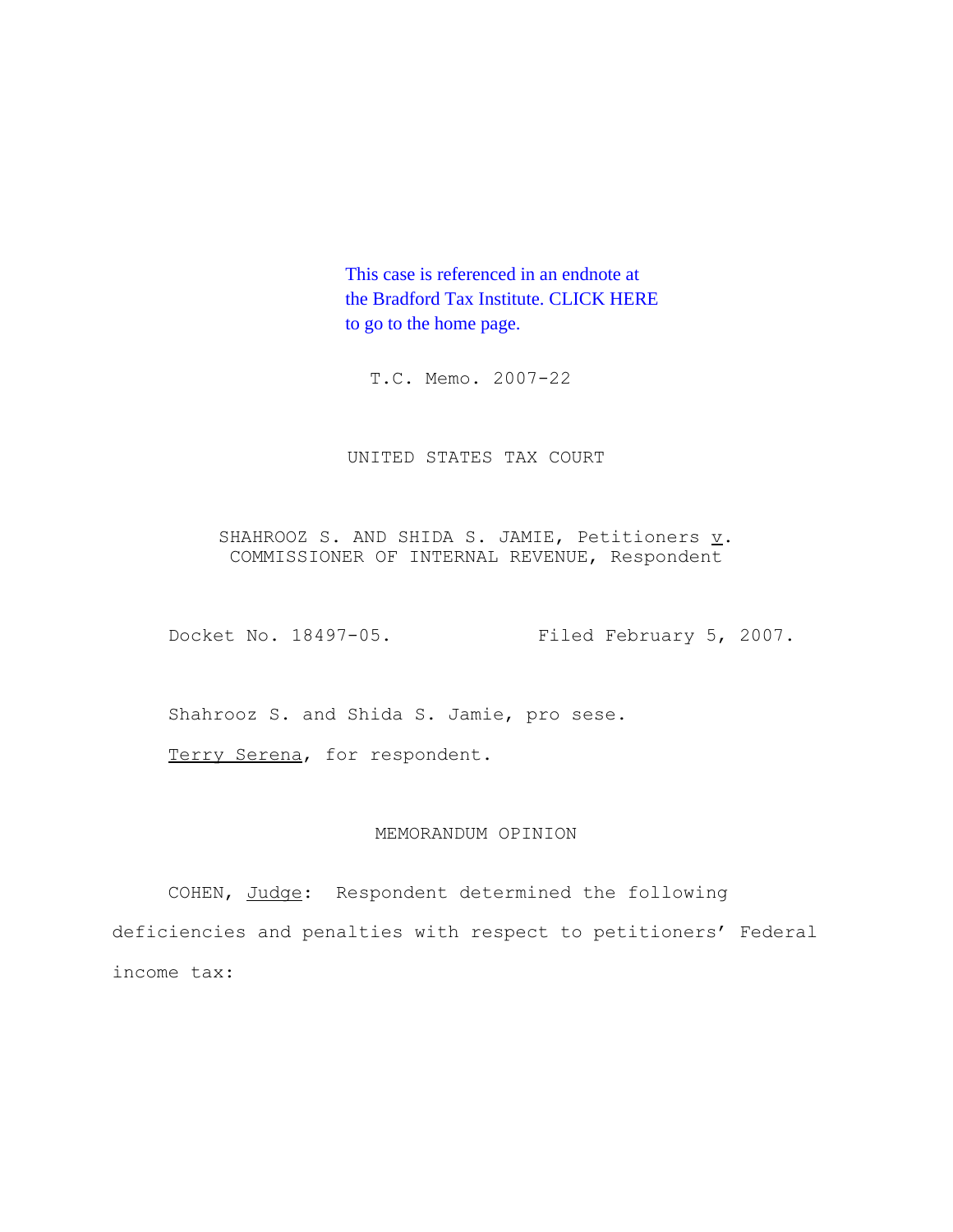Penalty of the set of the set of the set of the set of the set of the set of the set of the set of the set of the set of the set of the set of the set of the set of the set of the set of the set of the set of the set of th Petitioner(s) Year Deficiency I.R.C. Sec. 6662(a) Shahrooz S. and 2000 \$478,890 \$95,778.00 Shida S. Jamie Shahrooz S. Jamie 2001 137,839 27,567.80 Shahrooz S. Jamie 2002 200,138 40,027.60 The notice of deficiency for 2000 was addressed to both Shahrooz S. Jamie (petitioner) and Shida S. Jamie, his wife (Mrs. Jamie), and was based on a joint return that they filed for that year. The notice of deficiency for 2001 and 2002 was addressed only to petitioner. Respondent has agreed that Mrs. Jamie is entitled to relief as an innocent spouse.

The issues for decision are:

(1) Whether petitioner is entitled and limited to a \$3,000 per year deduction for capital losses from his trading activity for 2000, 2001, and 2002;

(2) whether petitioner may claim net operating loss carryovers in 2001 and 2002 with regard to losses sustained in his transactions as a trader in securities in 2000 and 2001; and

(3) whether petitioner is liable for penalties under section 6662(a) of the Internal Revenue Code for substantial understatements of income tax.

Unless otherwise indicated, all section references are to the Internal Revenue Code in effect for the years in issue, and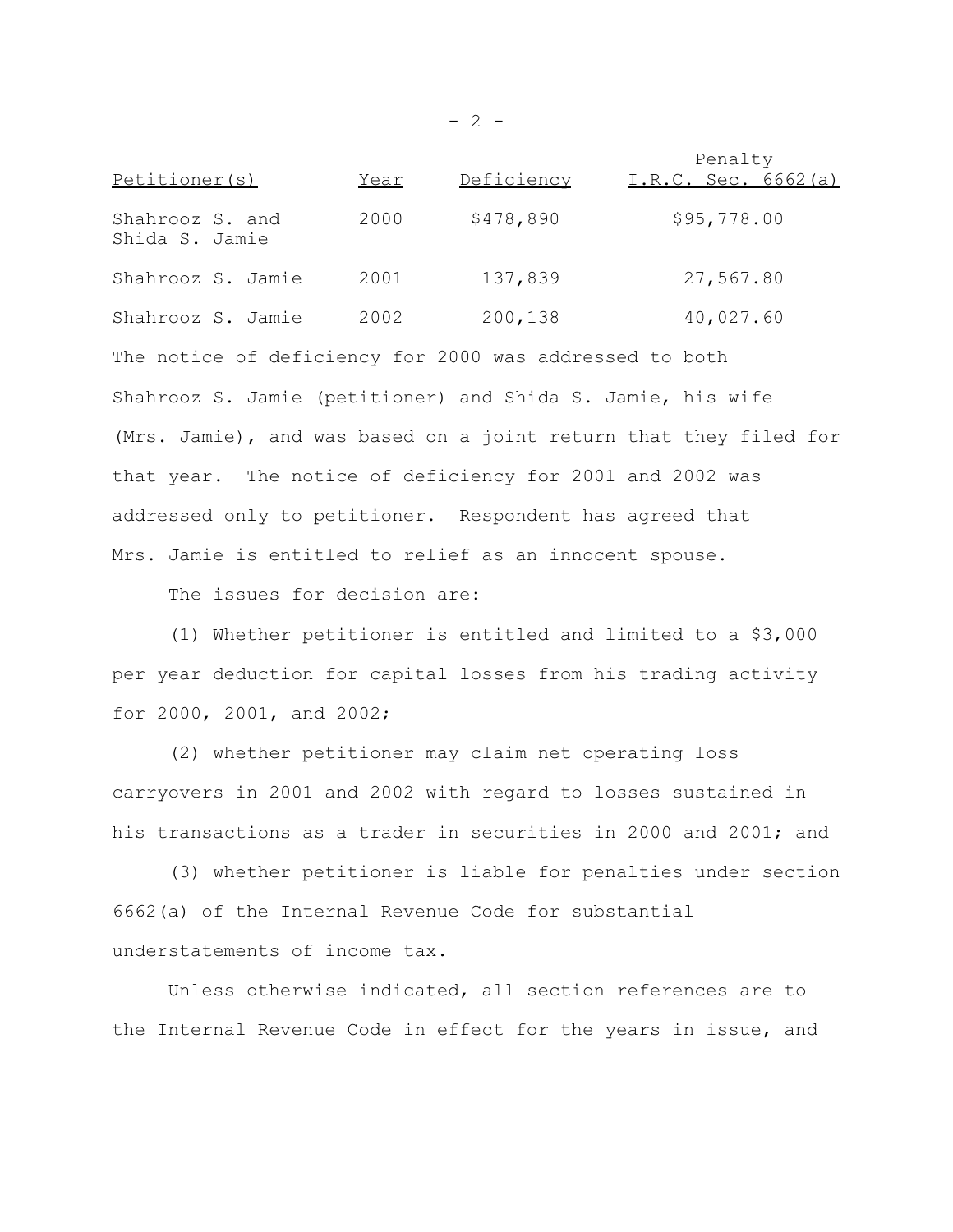all Rule references are to the Tax Court Rules of Practice and Procedure. All amounts have been rounded to the nearest dollar.

## Background

All of the facts have been stipulated as to petitioner, and these stipulated facts are incorporated in our findings by this reference. Petitioners resided in Clay, West Virginia, at the time that the petition was filed.

During the relevant period, petitioner was a licensed physician in Clay County, West Virginia. During the years in issue, petitioner also engaged in business as a "day trader" of securities, buying and selling on his own account the same securities on the same day or within a few days (trading activity). Petitioner engaged in the trading activity for the sole purpose of profiting from short-term fluctuations in the market price of securities. Petitioner did not have any customers for his trading activity, did not earn or attempt to earn any commissions with regard to his trading activity, and did not maintain a place of business for his trading activity. Petitioner did not earn dividends or interest from the securities in which he traded, and he did not engage in his trading activity with the purpose of earning dividends or interest. Petitioner was not, for Federal income tax purposes, a dealer in the securities that he traded.

 $- 3 -$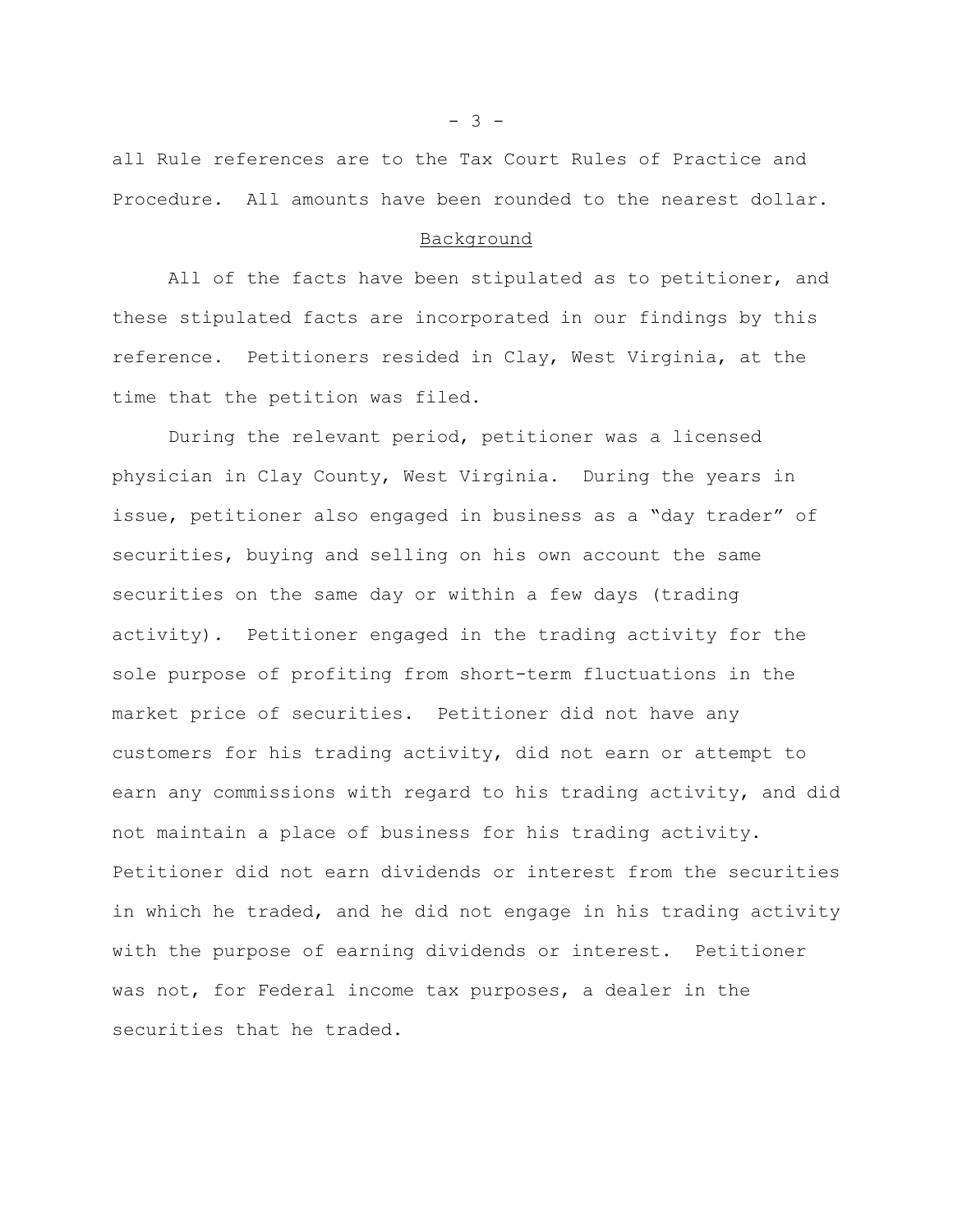For the years in issue, petitioner reported income and basis and claimed losses with regard to his trading activity on Schedules C, Profit or Loss From Business, identifying his profession as "Stock Day Trader" in 2000, "Trader" in 2001, and "Day Trader" in 2002. The number of transactions, gross receipts, total basis, and losses with respect to petitioner's trading activity for each of the years in issue were as follows:

| <u>Year</u> | No. of<br>Trans. | Gross<br>Receipts | Total Basis    | Direct<br><b>Losses</b> | Total<br><u>Losses</u> |
|-------------|------------------|-------------------|----------------|-------------------------|------------------------|
| 2000        | 118              | \$14,487,667      | \$16, 409, 654 | \$1,921,987             | \$1,978,747            |
| 2001        | 81               | 655,764           | 993,906        | 338,142                 | 377,388                |
| 2002        | 53               | 1,788,341         | 2,040,663      | 252,322                 | 252,322                |

The total losses indicated above include allowable interest expenses claimed by petitioner in the amounts of \$56,760 for 2000 and \$39,246 for 2001. On his returns for the years in issue, petitioner did not elect to use a "mark to market" method of accounting for his trading activity. Petitioner reported income and expenses associated with his medical practice, identifying his profession as "Physician" in all years, on Schedules C separate from those reporting his trading activity.

From losses sustained in his trading activity, petitioner claimed net operating loss (NOL) carryovers in the amounts of \$545,907 in 2001 and \$2,027,136 in 2002. He used the claimed NOL carryovers to offset his reported net income from his medical practice in those years.

 $- 4 -$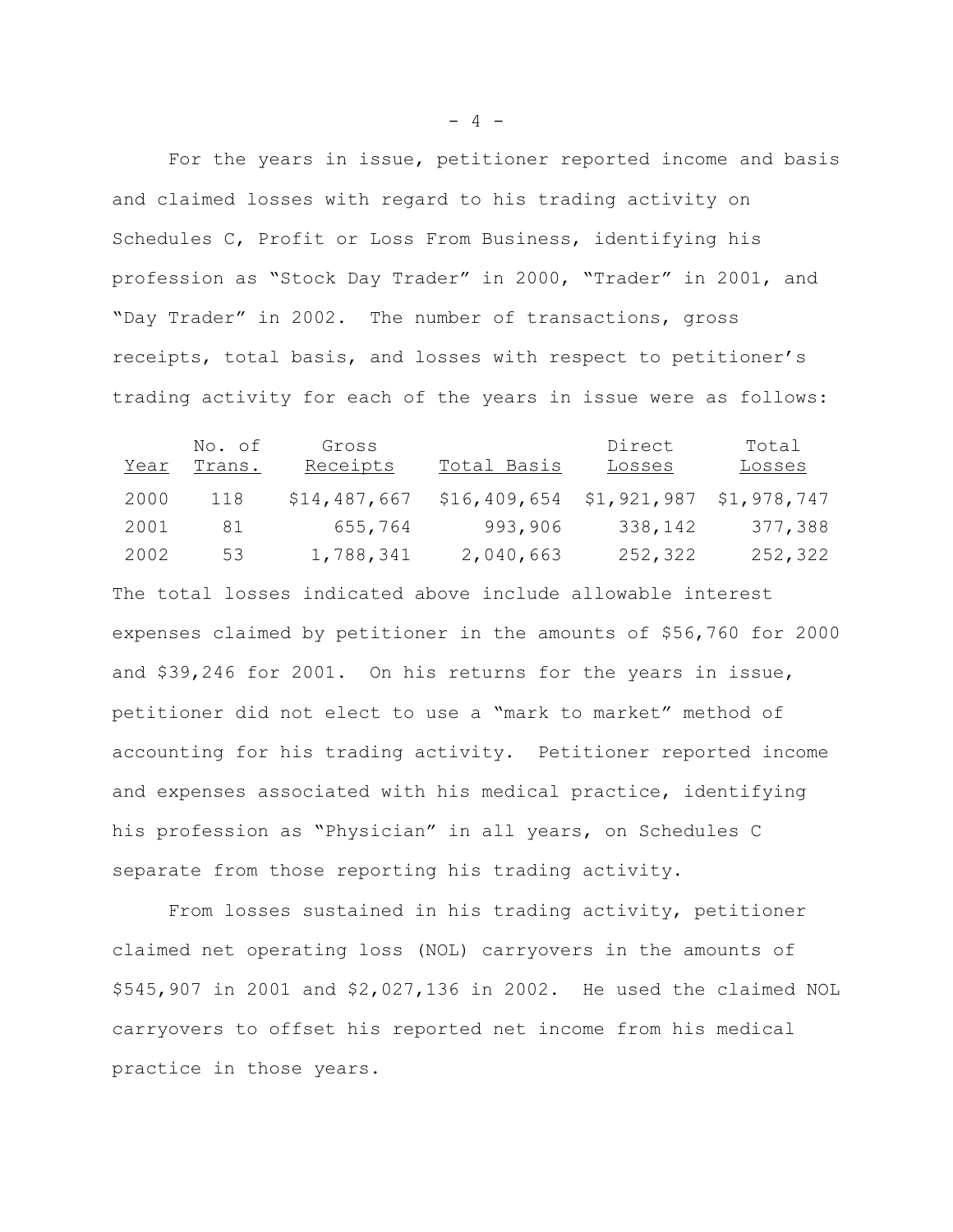#### Discussion

As a general rule, any loss sustained in a business or other profit-seeking activity by a taxpayer during the taxable year for which the taxpayer is not compensated by insurance or otherwise is allowed as a deduction in calculating the taxpayer's taxable income. Sec. 165(a). However, losses from sales or exchanges of capital assets are allowed only to the extent allowed in sections 1211 and 1212. Sec. 165(f). Section 1211(b) places limitations on the allowability of capital losses for individuals as follows:

SEC. 1211(b). Other Taxpayers.--In the case of a taxpayer other than a corporation, losses from sales or exchanges of capital assets shall be allowed only to the extent of the gains from such sales or exchanges, plus (if such losses exceed such gains) the lower of–-

(1) \$3,000 \* \* \*, or

(2) the excess of such losses over such gains.

If capital losses exceed capital gains by more than \$3,000, the excess may be carried forward to later taxable years. Sec. 1212(b). Section 172 permits a deduction in a current year for the full amount of net operating loss carrybacks or carryovers from previous years, as long as taxable income for the current year is not less than zero. Sec.  $172(a)$ , (b)(2). However, net capital losses that are carried forward may be deducted only in later tax years subject to the limitations of section  $1211(b)$ , which allows capital losses only to the extent of capital gains,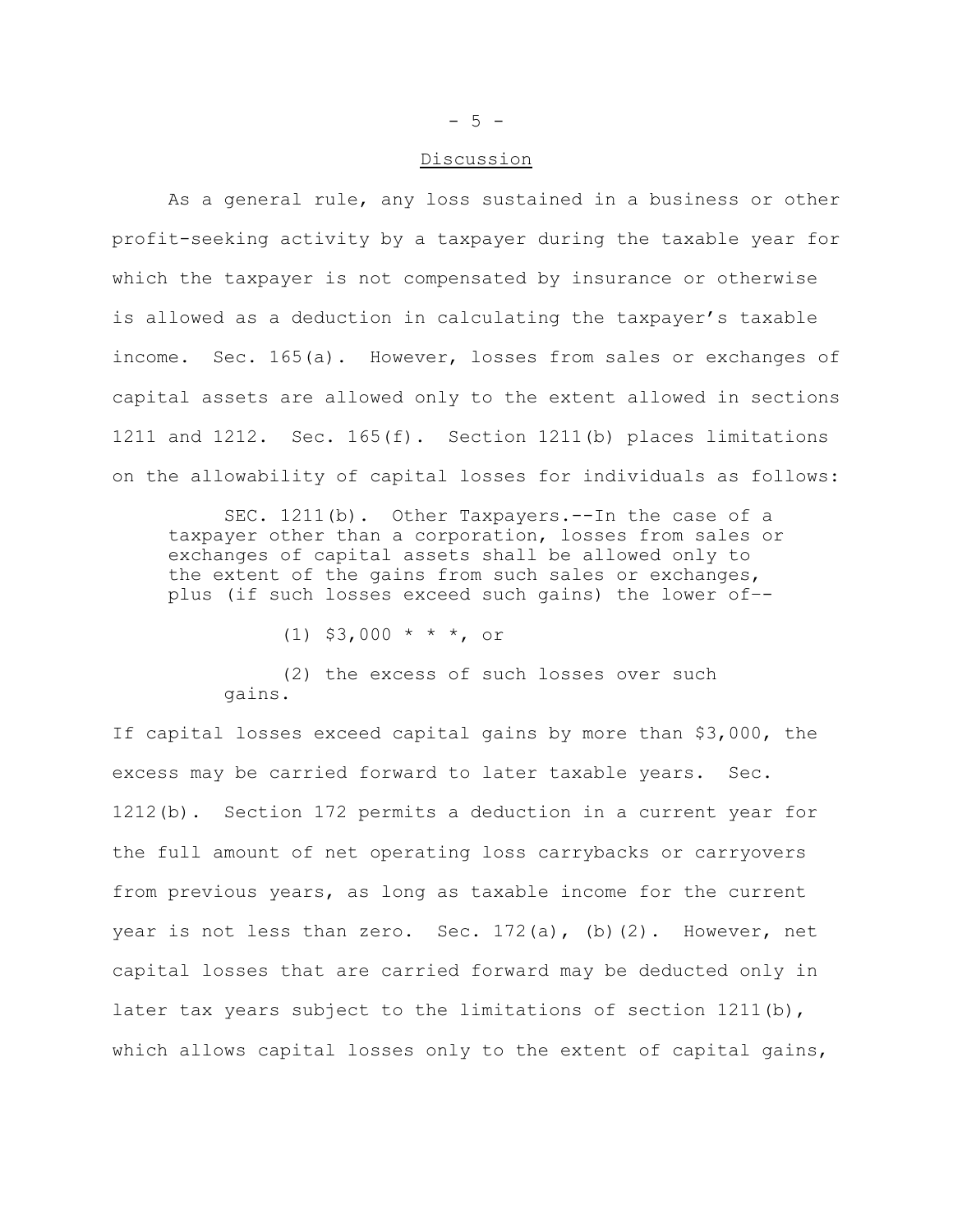plus up to \$3,000 for individuals each year. Secs. 172(d)(2), 1211(b); see Fortner v. Commissioner, T.C. Memo. 1993-195.

Because capital gains and losses are those sustained in the disposition of capital assets, we consider whether the securities held by petitioner in relation to his trading activity were capital assets. Section 1221 defines the term "capital asset" as follows:

SEC. 1221(a). In General.--For purposes of this subtitle, the term "capital asset" means property held by the taxpayer (whether or not connected with his trade or business), but does not include–-

(1) stock in trade of the taxpayer or other property of a kind which would properly be included in the inventory of the taxpayer if on hand at the close of the taxable year, or property held by the taxpayer primarily for sale to customers in the ordinary course of his trade or business;

Because they deal in securities held primarily for sale to customers in the ordinary course of their trade or business, dealers in securities need not treat securities as capital assets. King v. Commissioner, 89 T.C. 445, 458 (1987). However, because traders buy and sell securities on their own accounts and have no customers, securities held by traders are capital assets for Federal income tax purposes. Id.

Petitioner and respondent have stipulated that petitioner was a trader and not a dealer with regard to his securities trading activity during the years in issue. The courts have consistently held, in keeping with the definition of capital

 $- 6 -$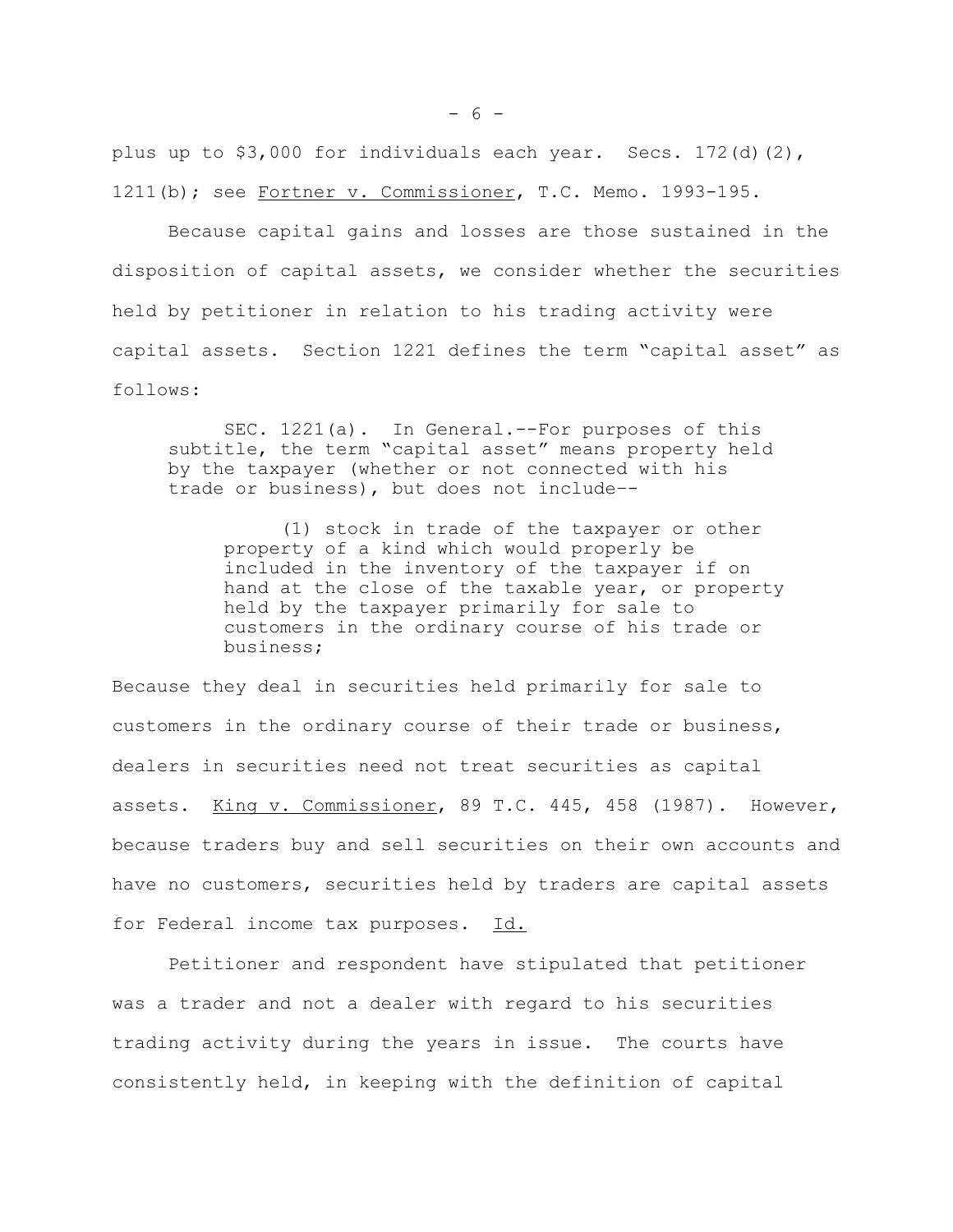asset under section 1221, that the character of gains or losses from a taxpayer's buying and selling securities on his own account is capital and not ordinary, even though the taxpayer may be engaged in a trade or business with regard to such trading activity. See, e.g., Marrin v. Commissioner, 147 F.3d 147, 151 (2d Cir. 1998), affg. T.C. Memo. 1997-24; King v. Commissioner, supra at 458. Thus, the losses that petitioner sustained as a securities trader buying and selling stocks are capital losses, not ordinary losses. He may not offset his ordinary income in a taxable year, except to the extent of \$3,000, with the capital losses sustained in that year. Secs.  $172(d)(2)$ ,  $1211(b)$ . Because the amounts claimed as NOL carryovers were capital losses, respondent correctly disallowed the NOL carryover deductions as offsets to petitioner's ordinary income in 2001 and 2002.

Petitioner may offset any capital gains he had in the years in issue with his capital losses, and he may take an additional capital loss deduction of up to \$3,000 per year for the excess losses that cannot be offset by capital gains. Sec. 1211(b). His nondeductible capital losses may be carried over to be deducted from capital gains in subsequent years. Sec. 1212(b). Because the losses sustained by petitioner in relation to his trading activity are capital and not ordinary in character, such excess capital losses carried over are deductible only in

- 7 -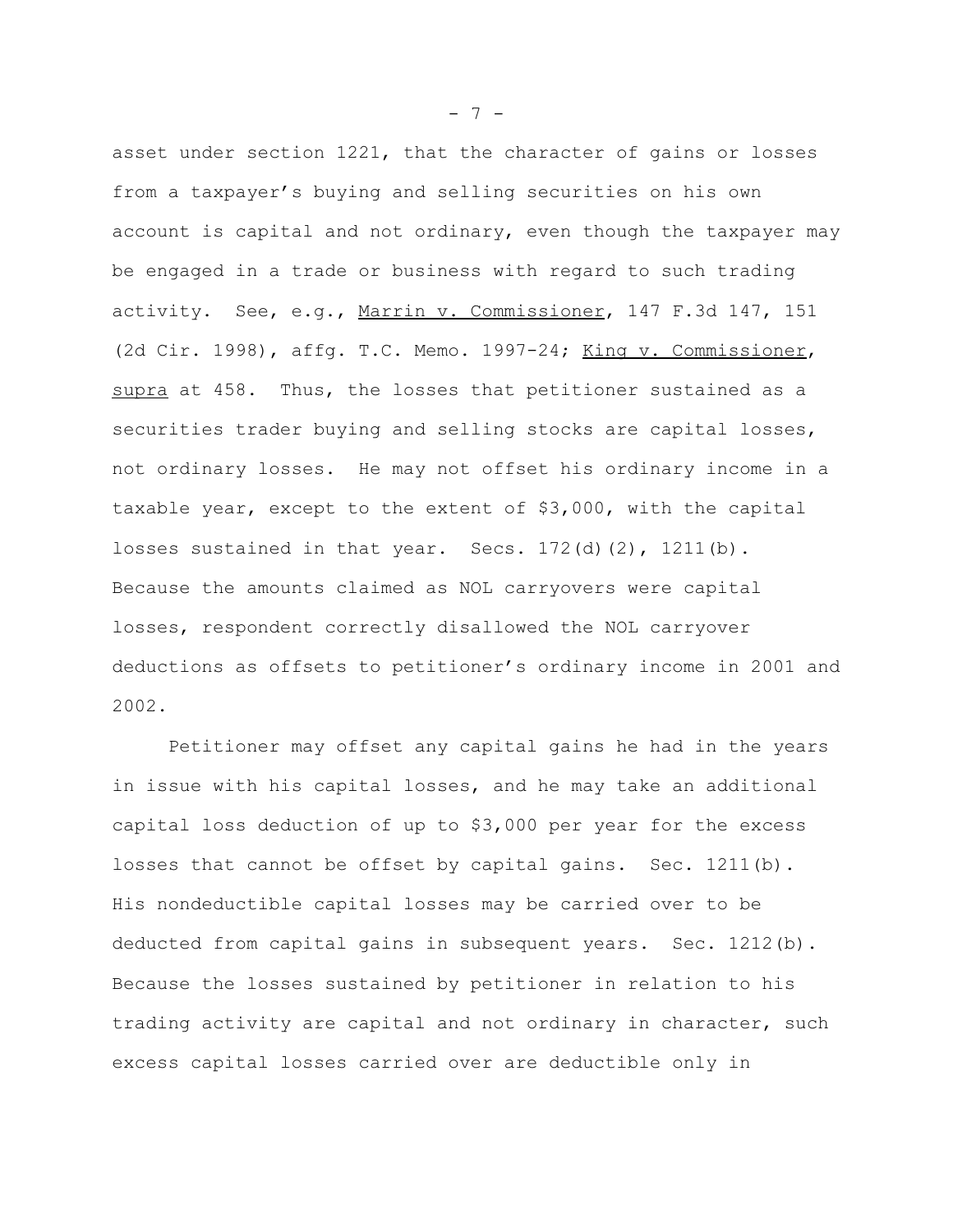subsequent years to the extent he has capital gains, plus excess losses of up to \$3,000. Secs. 172(d)(2), 1211(b); see also Flora v. Commissioner, T.C. Memo. 1965-64.

Respondent also determined accuracy-related penalties under section 6662(a) for a substantial understatement of income tax on petitioner's income tax returns for the years in issue. Under section 7491(c), respondent has the burden of production with regard to penalties and must come forward with sufficient evidence indicating that it is appropriate to impose the penalty. Higbee v. Commissioner, 116 T.C. 438, 446 (2001).

Under section  $6662(a)$ , a taxpayer may be liable for a penalty of 20 percent on the portion of an underpayment of tax due to any substantial understatement of income tax. Sec. 6662(b)(2). An understatement of income tax is "substantial" if it exceeds the greater of 10 percent of the tax required to be shown on the return or  $$5,000$ . Sec.  $6662$ (d)(1)(A). The understatement is reduced to the extent that the taxpayer (1) has substantial authority for the tax treatment of the item or (2) adequately disclosed his position and has a reasonable basis for such position. Sec.  $6662$ (d)(2)(B).

In this case, the understatement on petitioner's returns meets the section 6662(d)(1)(A) definition of "substantial", so respondent has met that burden of production. Petitioner has not cited any substantial authority to support his argument that his

- 8 -